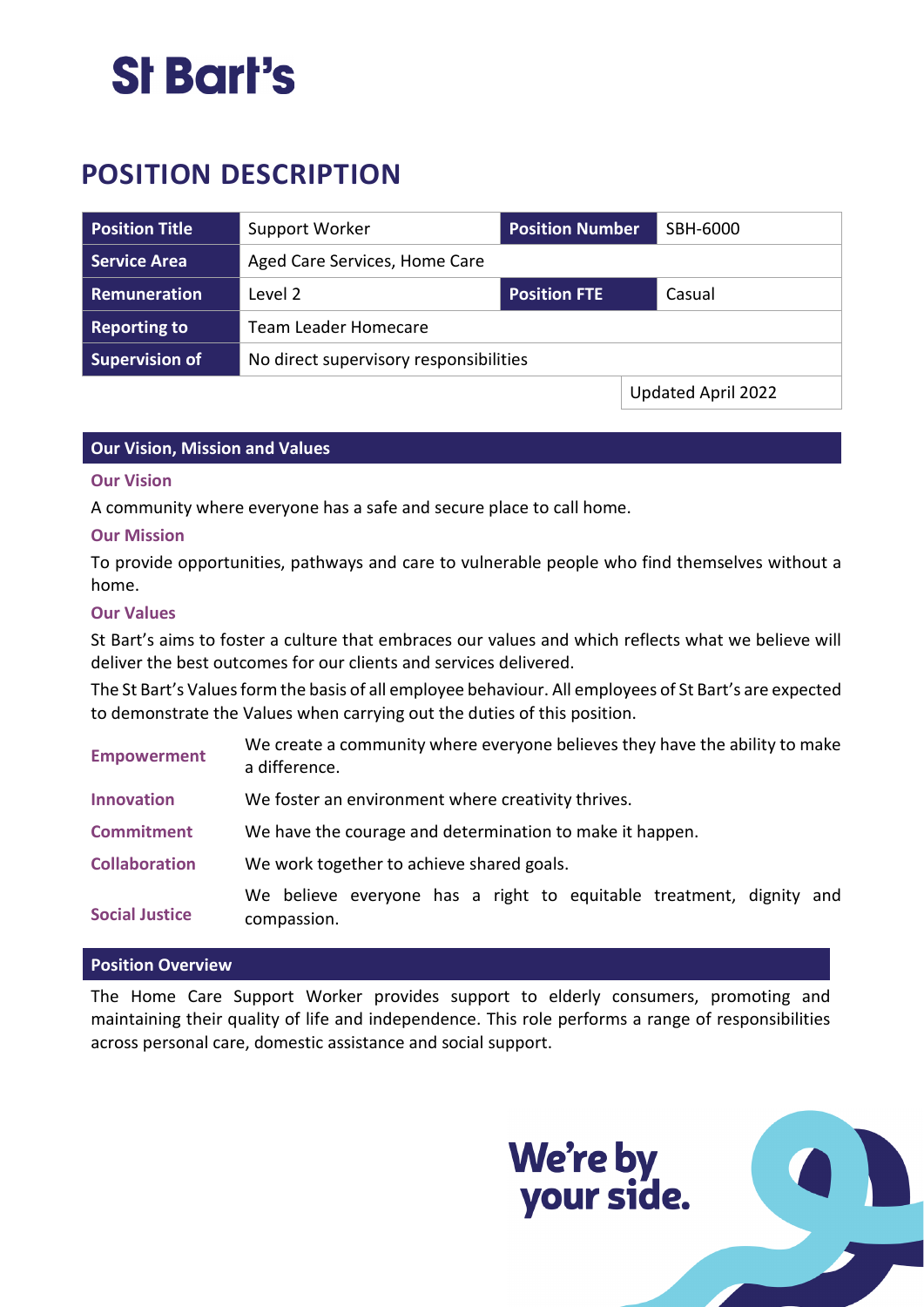# **St Bart's**

# **Key Responsibilities**

- Provide social support and assistance within home and community settings, focusing on community participation and social engagement
- Provide domestic assistance in line with consumer care plans, including general housekeeping duties, transport, assistance with shopping, food preparation and correspondence
- Assist consumers with personal care in line with care plans, including bathing, showering, dressing, grooming, mobility assistance, fitting of aids and other care tasks as required
- Assist consumers with medication, including administration and monitoring in accordance with care plans
- Transport consumers to access community services, participate in social activities and attend medical and/or specialist appointments
- Complete accurate, high-standard relevant care documentation, including reporting changes in care needs and behaviours as required in accordance with St Bart's procedures

# **Additional Objectives for all St Bart's employees**

- Ensure personal health and safety at work and that of others complying with all Occupational Health and Safety requirements and as directed by St Barts.
- Participate in the St Barts Immunisation Program in line with specific position requirements, including any applicable pre-employment and/or ongoing immunisation as determined by St Barts.
- Understand, comply with, and adhere to the St Barts Code of Conduct, all other policies, procedures and work practices, and complete all necessary OneVault requirements within set timeframes.
- Participate in, and contribute to, all St Barts Quality Improvement and Risk Management programs, to encourage and promote organisational performance and deliver better consumer outcomes.
- Participate in and provide support in all accreditation, compliance and national standards activities as required.
- Participate in essential and/or mandatory training annually as required and directed.
- Have collaborative working relationships with the team and internal customers, and actively contribute to all team meetings and effectiveness of the team function.
- Perform other duties as directed.